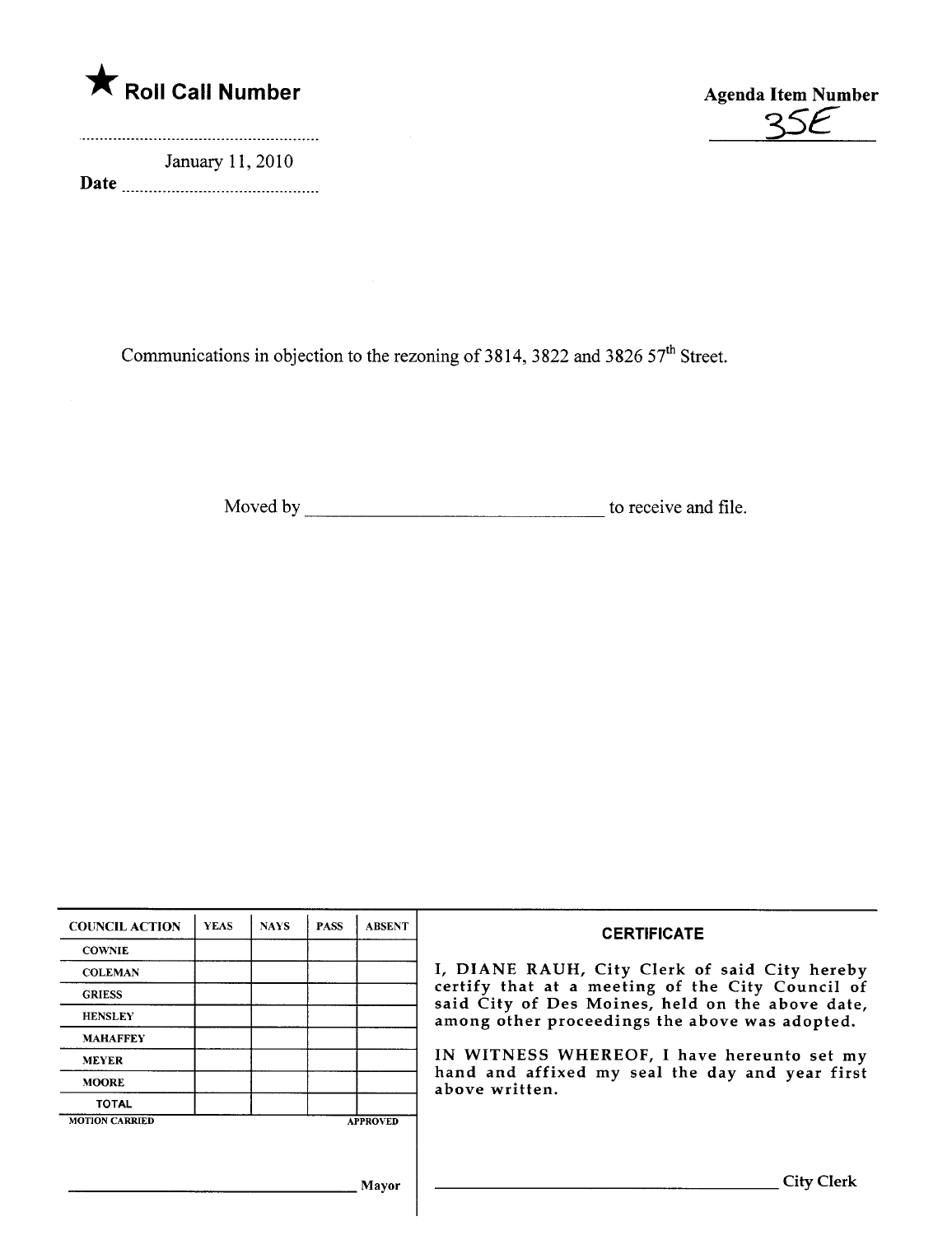I, L. Valee Warrick , owner and resident of  $3845$   $57th$   $46$   $46$   $57th$   $57th$   $58$  Moines, Iowa, oppose the

F VaLee Warrick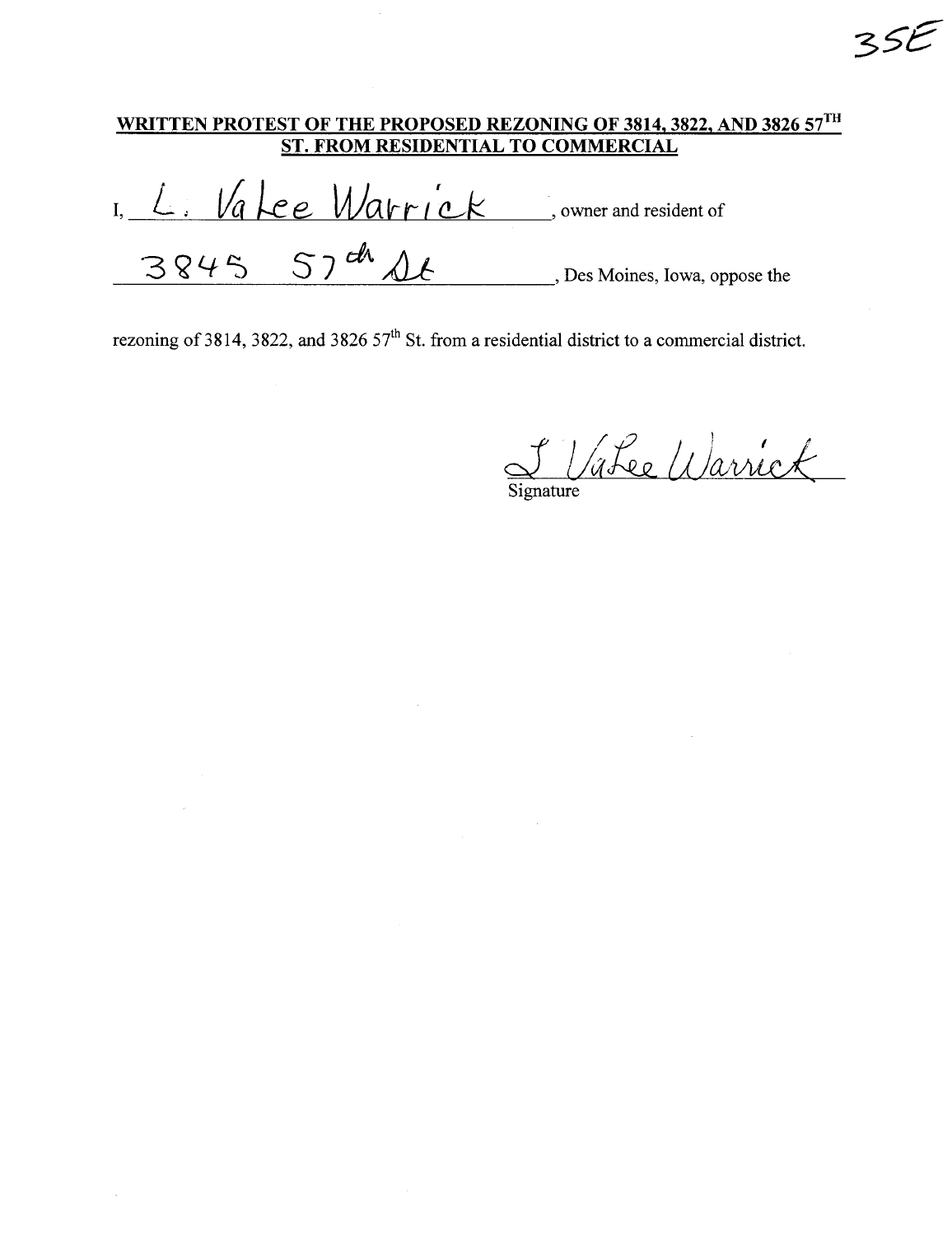|                                                                                                                                                                                                                                                                                                                                                                                      | WRITTEN PROTEST OF THE PROPOSED REZONING OF 3814, 3822, AND 3826 57TH<br>ST. FROM RESIDENTIAL TO COMMERCIAL |
|--------------------------------------------------------------------------------------------------------------------------------------------------------------------------------------------------------------------------------------------------------------------------------------------------------------------------------------------------------------------------------------|-------------------------------------------------------------------------------------------------------------|
| $\overline{C}$ $\overline{C}$ $\overline{C}$ $\overline{C}$ $\overline{C}$ $\overline{C}$ $\overline{C}$ $\overline{C}$ $\overline{C}$ $\overline{C}$ $\overline{C}$ $\overline{C}$ $\overline{C}$ $\overline{C}$ $\overline{C}$ $\overline{C}$ $\overline{C}$ $\overline{C}$ $\overline{C}$ $\overline{C}$ $\overline{C}$ $\overline{C}$ $\overline{C}$ $\overline{C}$ $\overline{$ |                                                                                                             |
|                                                                                                                                                                                                                                                                                                                                                                                      | , Des Moines, Iowa, oppose the                                                                              |

Signature Stove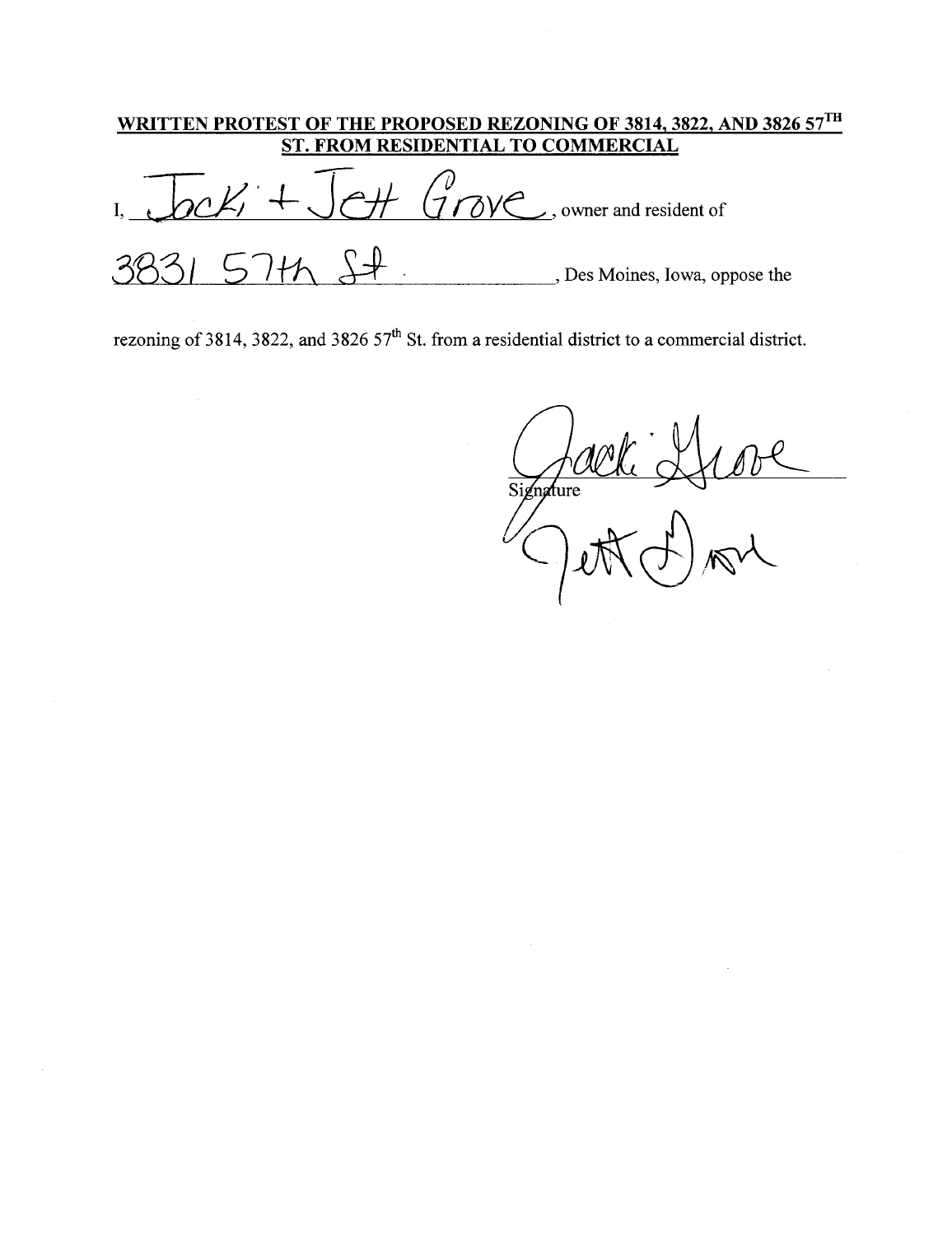$I,$   $\sqrt{e_f}$   $L.$   $W_i$   $|e_y$ , owner and resident of  $3827 - 574$  St. Des Moines, Iowa, oppose the

rezoning of 3814, 3822, and 3826  $57<sup>th</sup>$  St. from a residential district to a commercial district.

Signature Vert L. Willy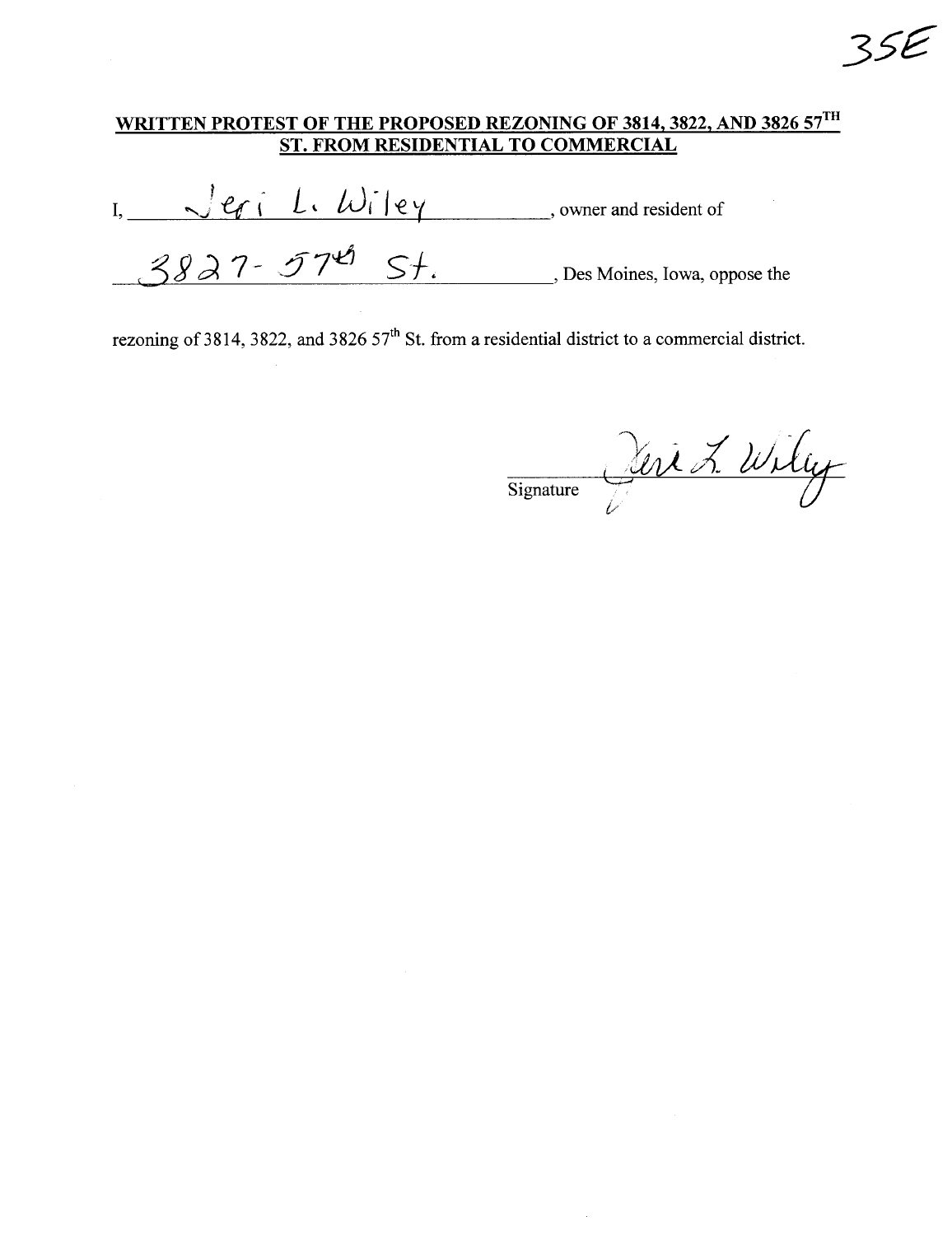Cendy Van Moteurner and resident of 1, Kelly Control +  $574h$ Steet \_\_ Des Moines, Iowa, oppose the  $3819$ 

Signature 11/1/11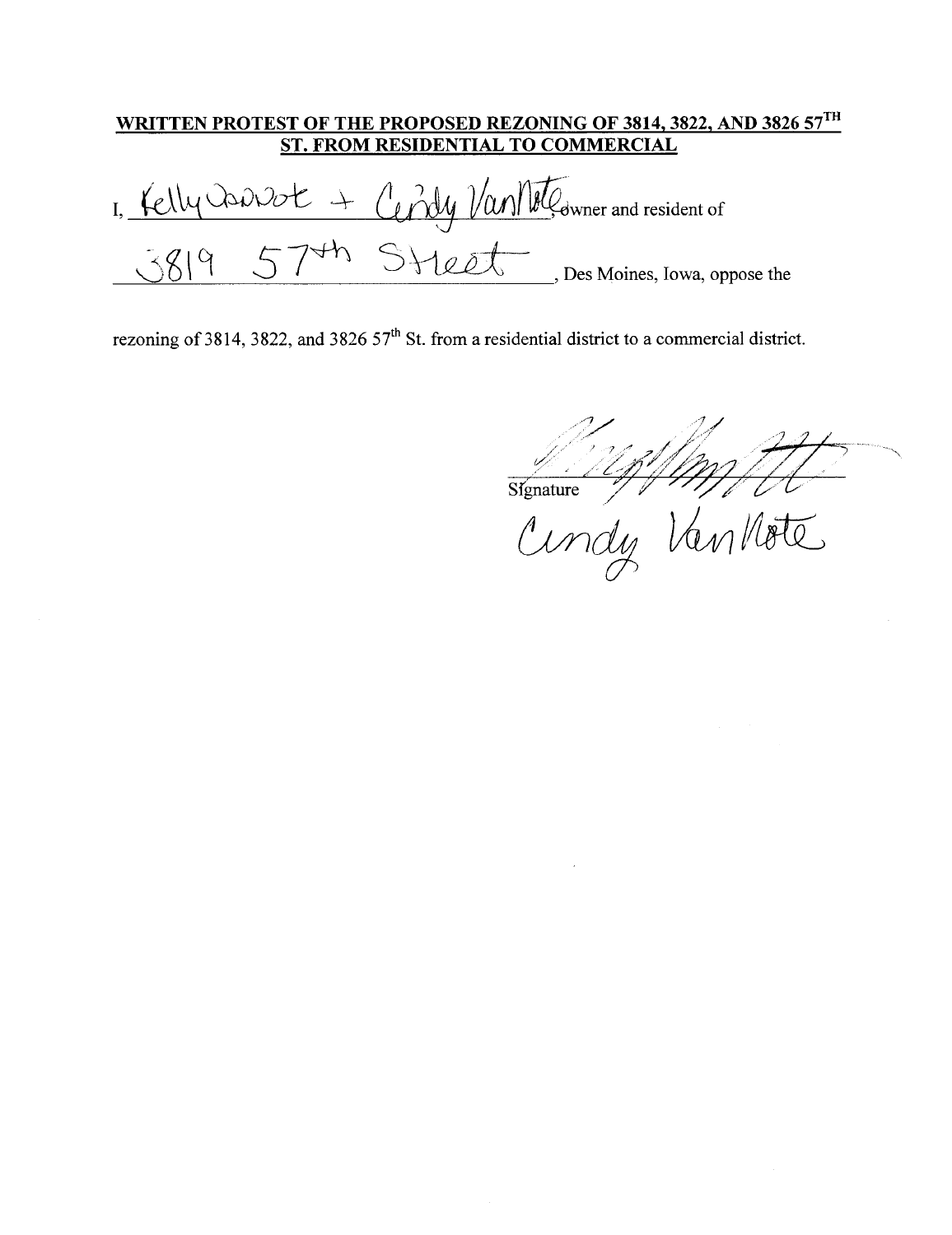| <u>'RITTEN PROTEST OF THE PROPOSED REZONING OF 3814, 3822, AND 3826 57 TH</u><br>ST. FROM RESIDENTIAL TO COMMERCIAL |                                |
|---------------------------------------------------------------------------------------------------------------------|--------------------------------|
|                                                                                                                     | owner and resident of          |
|                                                                                                                     | , Des Moines, Iowa, oppose the |

foneld & Coute  $\overline{a}$ Signature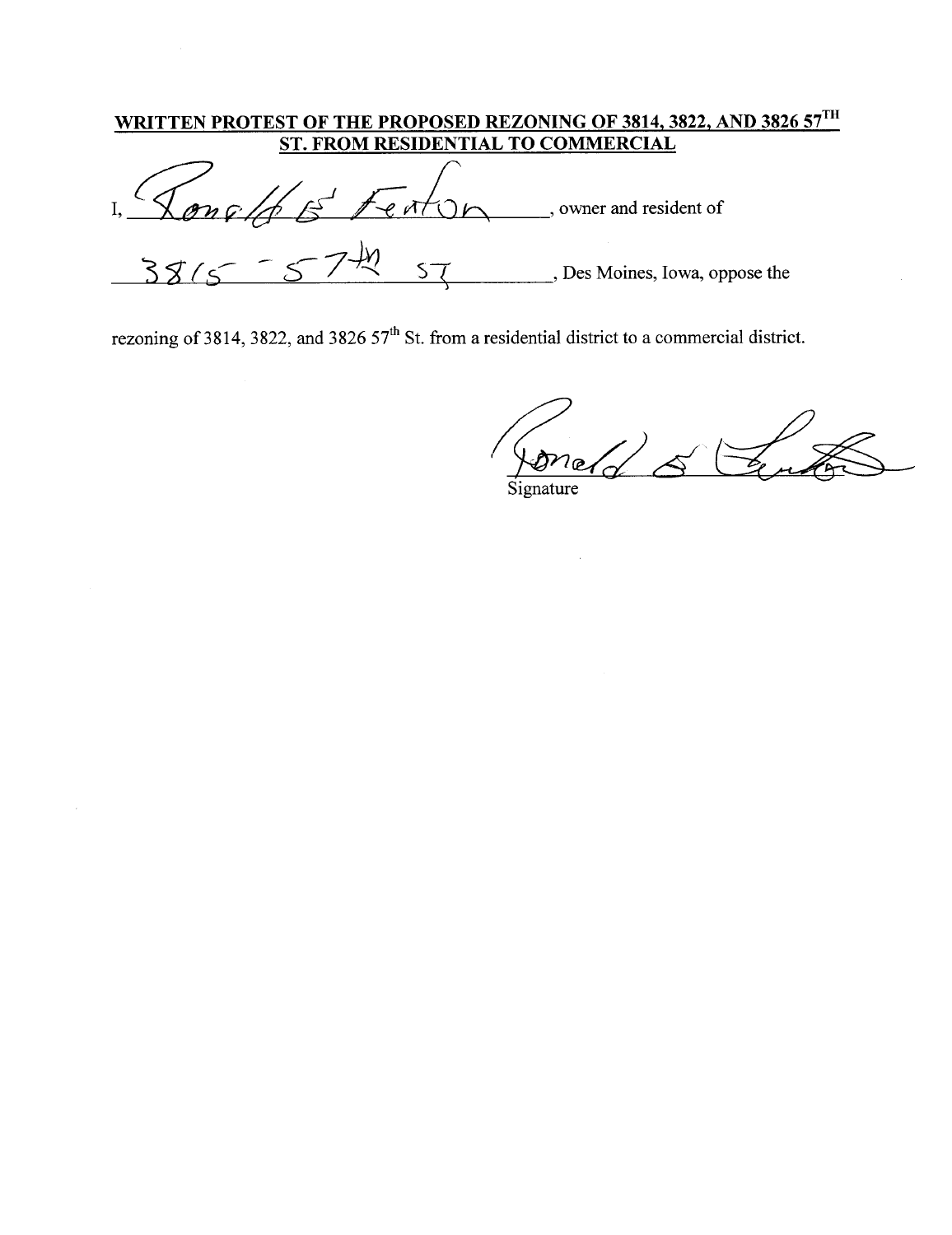I, RICHARD PAUL FINLEY, SR & KATHRYN A. FINLEY, owner and resident of

 $3843 - 56$ <sup>th</sup>  $3\pi$ eeT Bes Moines, Iowa, oppose the

rezoning of 3814, 3822, and 3826  $57<sup>th</sup>$  St. from a residential district to a commercial district.

Richard Paul Fenly se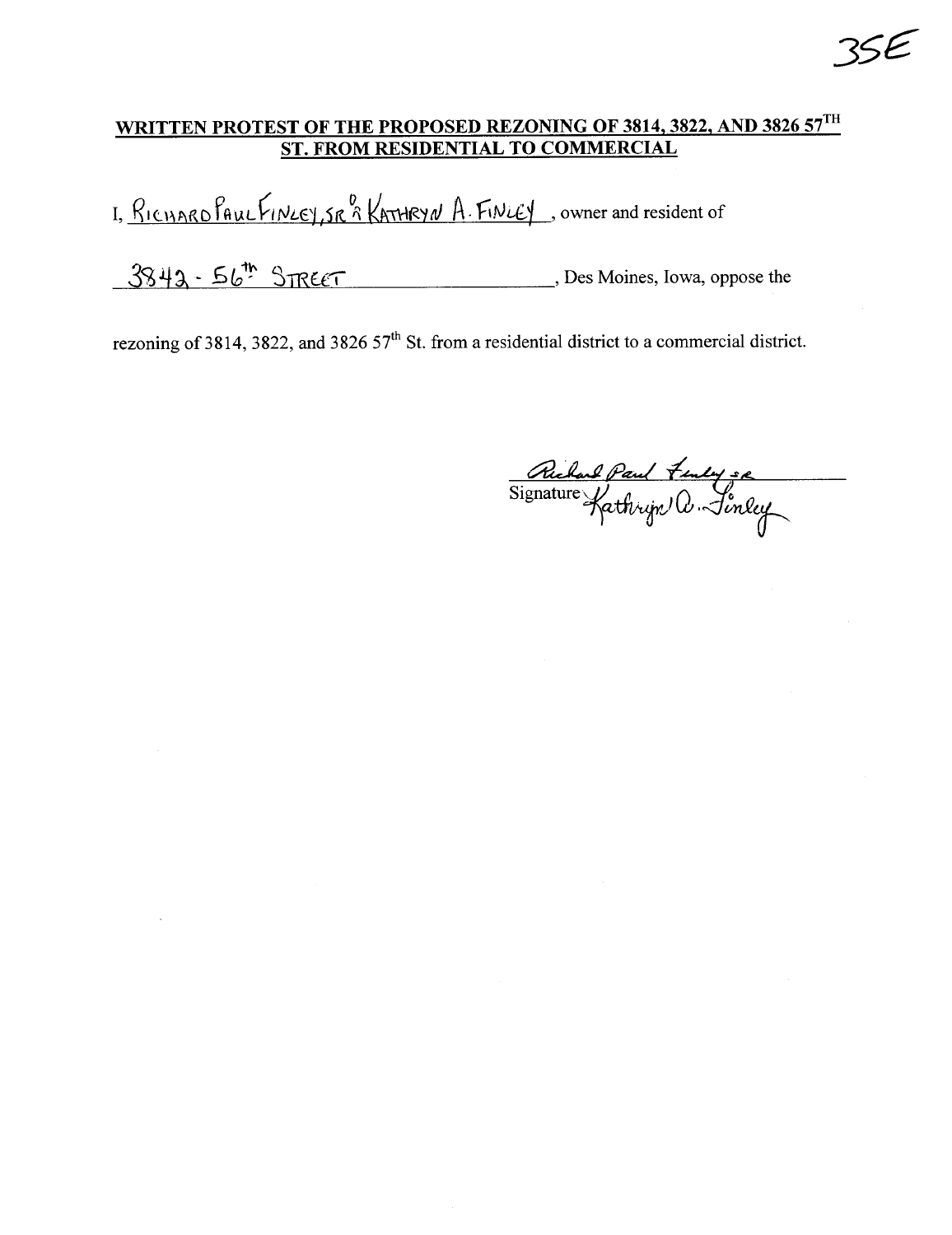## <u>WRITTEN PROTEST OF THE PROPOSED REZONING OF 3814, 3822, AND 3826 57  $^{\mathrm{H}}$ </u>

ST. FROM RESIDENTIAL TO COMMERCIAL I,  $\bigcap\{ \setminus\{ \setminus \emptyset \} \cup \bigcup\{ \setminus \bigcup\{ \setminus \emptyset \} \cup \emptyset \}$  owner and resident of  $\bigcup_{i=1}^n \bigcup_{i=1}^n \bigcup_{i=1}^n \bigcup_{i=1}^n \bigcup_{i=1}^n \bigcup_{i=1}^n \bigcup_{i=1}^n \bigcup_{i=1}^n \bigcup_{i=1}^n \bigcup_{i=1}^n \bigcup_{i=1}^n \bigcup_{i=1}^n \bigcup_{i=1}^n \bigcup_{i=1}^n \bigcup_{i=1}^n \bigcup_{i=1}^n \bigcup_{i=1}^n \bigcup_{i=1}^n \bigcup_{i=1}^n \bigcup_{i=1}^n \bigcup_{i=1}^n \bigcup_{i=1}^n$ 

 $\sqrt{4m}$ , for a set of  $\mathcal{L}$  and  $\mathcal{L}$   $\mathcal{L}$   $\mathcal{L}$   $\mathcal{L}$   $\mathcal{L}$   $\mathcal{L}$   $\mathcal{L}$   $\mathcal{L}$   $\mathcal{L}$   $\mathcal{L}$   $\mathcal{L}$   $\mathcal{L}$   $\mathcal{L}$   $\mathcal{L}$   $\mathcal{L}$   $\mathcal{L}$   $\mathcal{L}$   $\mathcal{L}$   $\mathcal{L}$   $\mathcal{L}$   $\mathcal{L}$   $\mathcal$ Signature  $\overline{\bigcup}$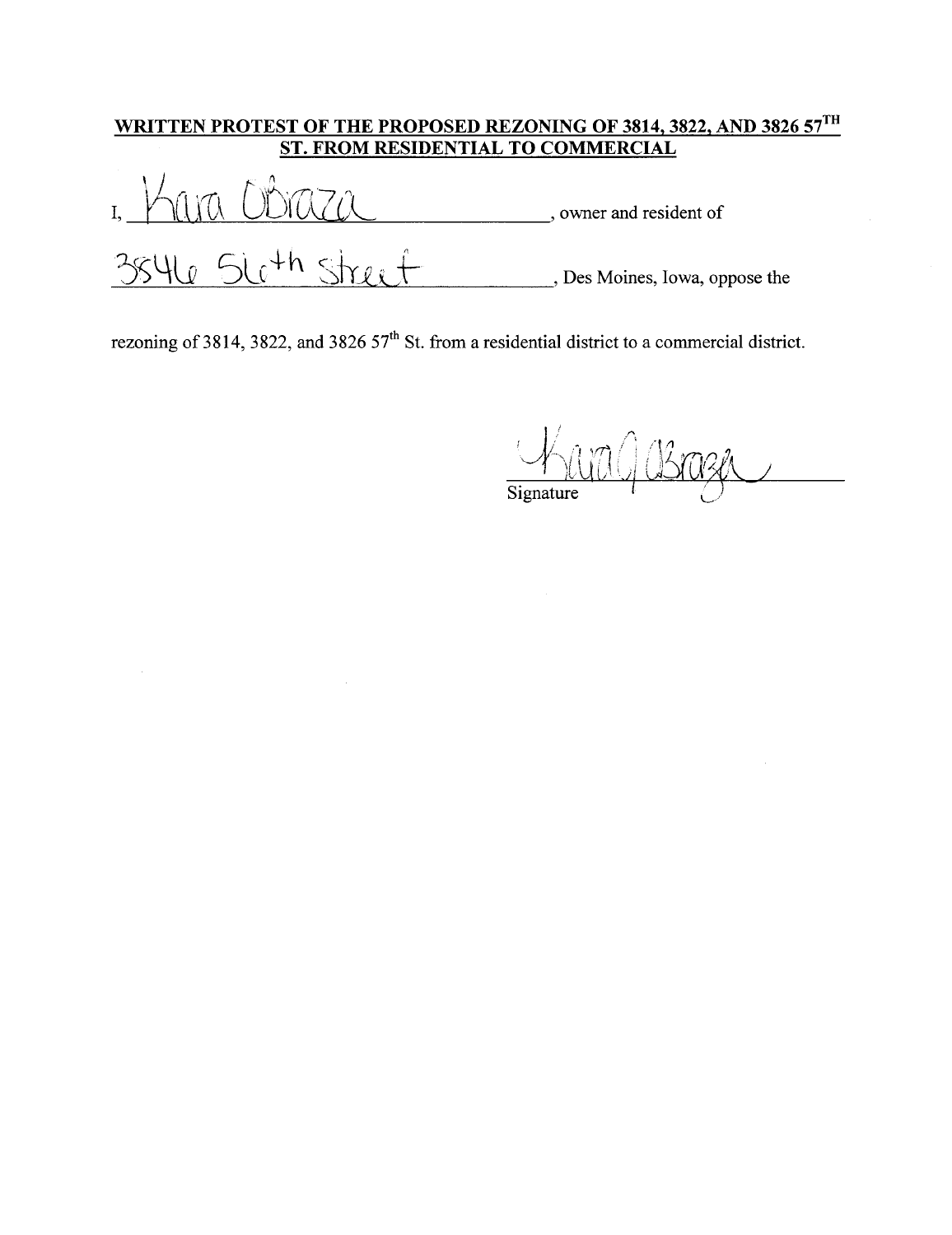기종 :

I, Marti Anderse.<br>
S823 57<sup>79</sup> Francisco Response the Response the Response the Response the

Signature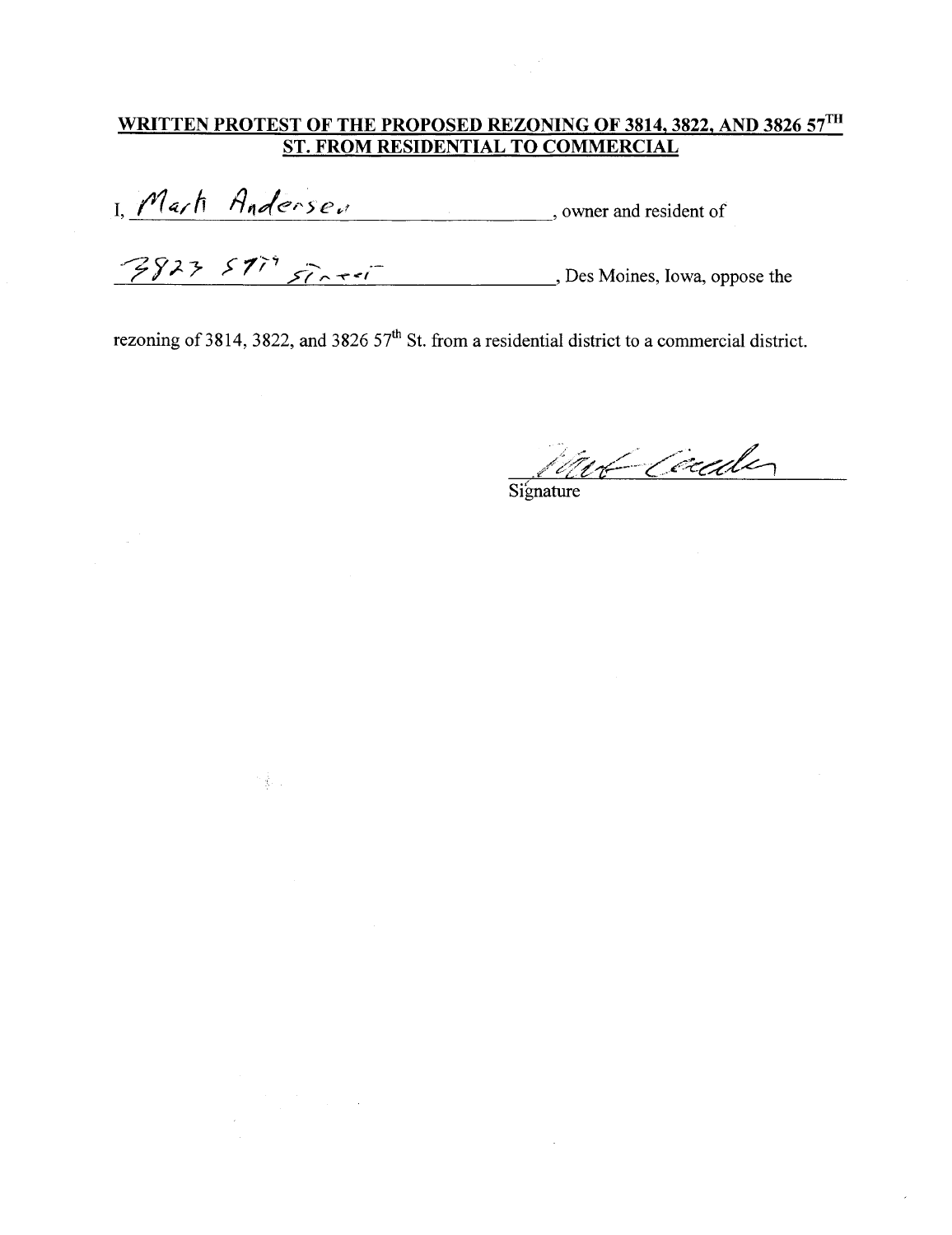Mrs. John W. Donnenwerth We are the original resolut of 3818 571 s DOOL TO reconne ा  $19.3822$ <u>रे</u>  $\sim$ d in Fran  $-$ cks COMMERCIC ami Jonnements

 $\mathcal A$  note from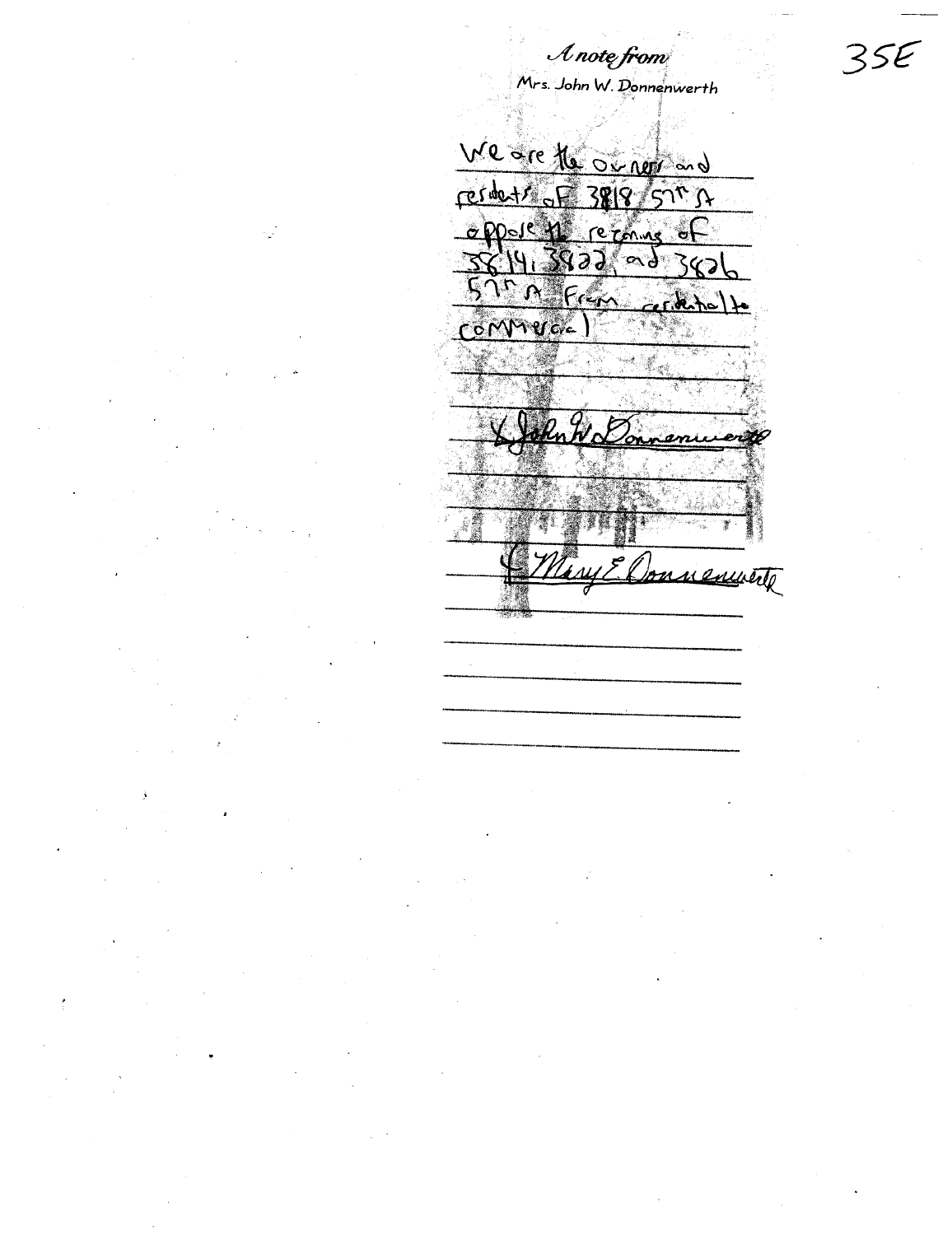### **WRITTEN PROTEST**

1 Reed Crowley Owner of

 $\frac{3835}{57^{th}5}$  oppose the

rezoning of 3814,3822,3826 57th from residential

to commercial.

Rad Cource

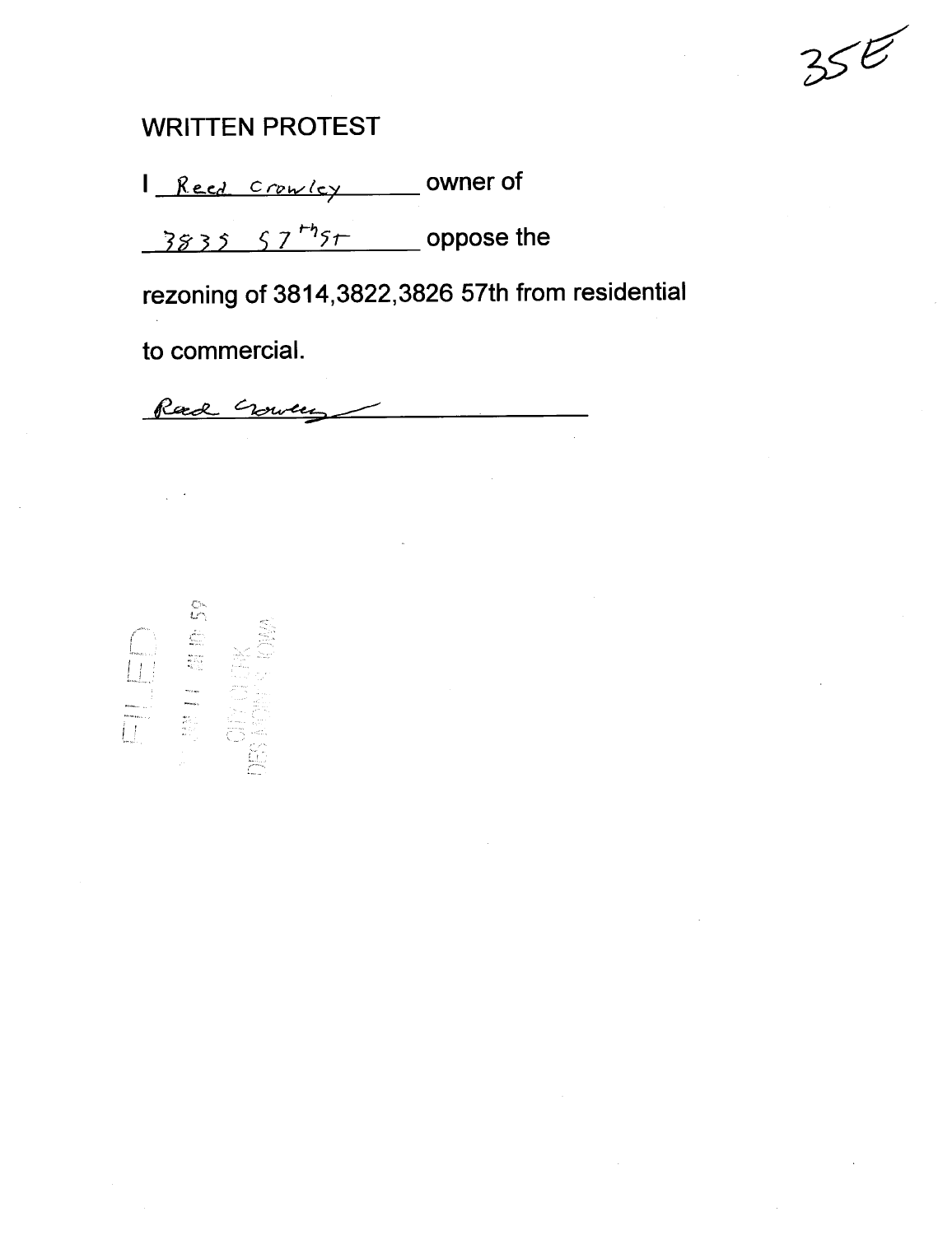Parin J. Driger , owner and resident of  $I_{\star}$ 长 Des Moines, Iowa, oppose the **ZS** 

 $\overrightarrow{c}$ Signature